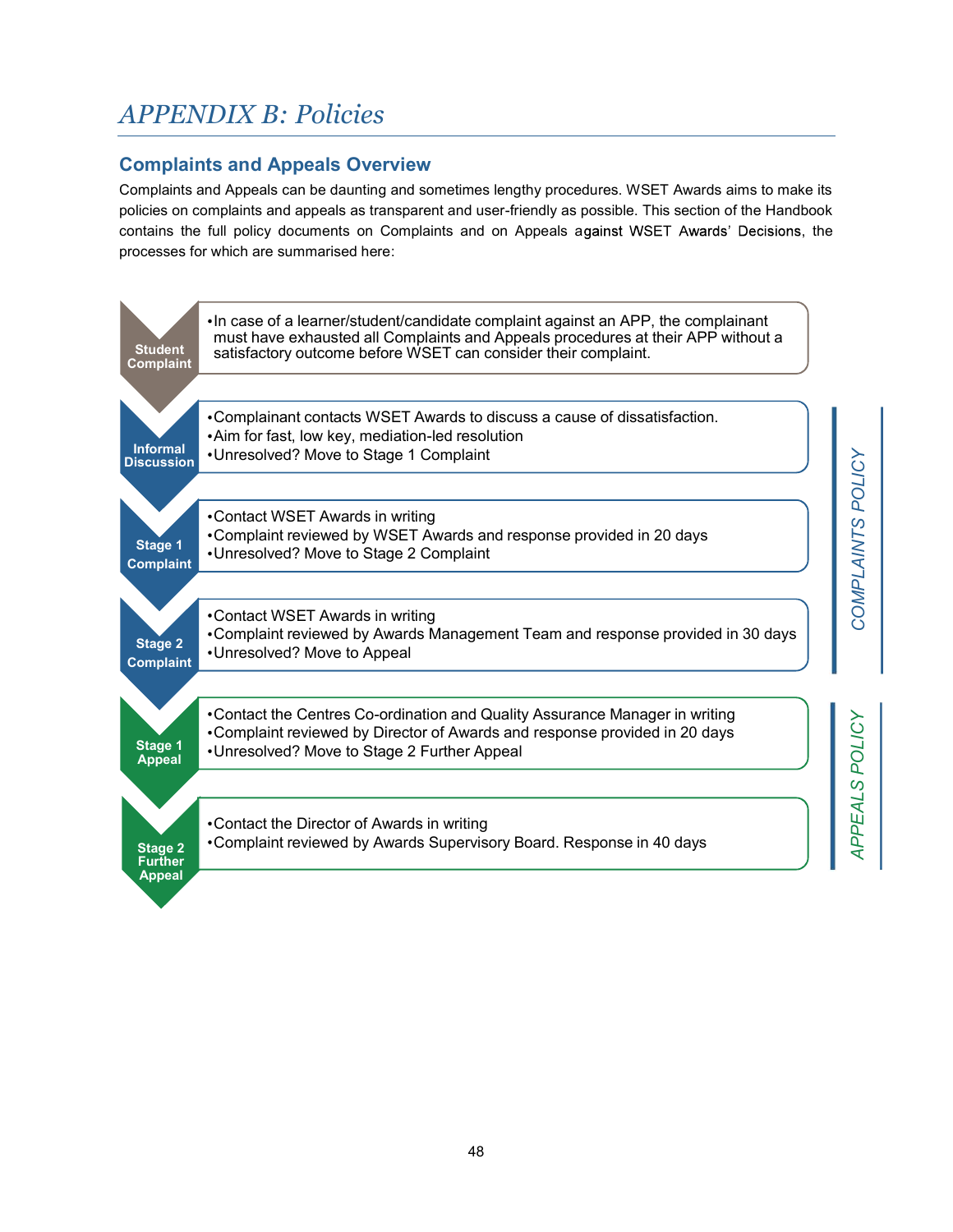# Complaints Policy

WSET aims to provide a consistently excellent level of service to students and APPs. Whilst every care is taken to ensure high quality standards, there may be occasions where we fall short. Where this is the case, we would like the opportunity to improve our service by listening and responding, taking whatever action is needed to put mistakes right and to prevent them from happening again.

### Policy aim and purpose

WSET Awards is committed to providing individuals directly affected by our services with the opportunity to provide feedback on whether or not standards have been met. Our customers must have confidence that they will be listened to, therefore all feedback received, both positive and negative, will be acknowledged.

The aim of this policy is to provide a clear and structured process which highlights who can make a complaint (the complainant), how they can make a complaint and what WSET Awards will do to seek a resolution to the complainant's satisfaction.

Therefore WSET Awards aims to ensure that:

- Making a complaint is as easy as possible
- An appropriate response is provided e.g. an explanation, apology or action taken
- Complaints are properly documented and reviewed to improve service

# Definition of a complaint

A complaint is an expression of dissatisfaction about the standard of service, actions or lack of action by WSET, a member of its staff or a representative, affecting a stakeholder or group of stakeholders, especially WSET students/candidates and Approved Programme Providers.

Dissatisfaction may be associated with the service provided or with the way an individual perceives to have been treated by a WSET member of staff or representative, which may or may not be justified or associated with professional misconduct.

### Equality of access and treatment

Through publication of this policy in the APP Handbook and on the WSET Global Campus, individuals can access information about complaints procedures. We are committed to ensuring all individuals have equal access to this information. The act of filing a complaint will in no way prejudice the complainant. Complainants will be guaranteed confidentiality unless they waiver that right, but should be aware that while WSET Awards will not divulge their name, the circumstances of the complaint could potentially make them identifiable to other parties involved in the investigation.

#### Who can make a complaint?

Complaints can be made by an individual stakeholder or group of stakeholders who have been adversely affected by or have witnessed, the cause of dissatisfaction, or someone acting on behalf of the affected stakeholder (referred to as third parties).

Third parties submitting a complaint on behalf of the complainant may only do so with written permission to represent the complainant and their interests. This must be presented to and accepted by WSET Awards.

Students/candidates wishing to raise dissatisfaction about services provided by a WSET Approved Programme Provider (APP) must address their concern directly with the APP. Only when the APP's full complaints procedure has been followed and the complainant continues to remain dissatisfied with the outcome should they contact WSET Awards.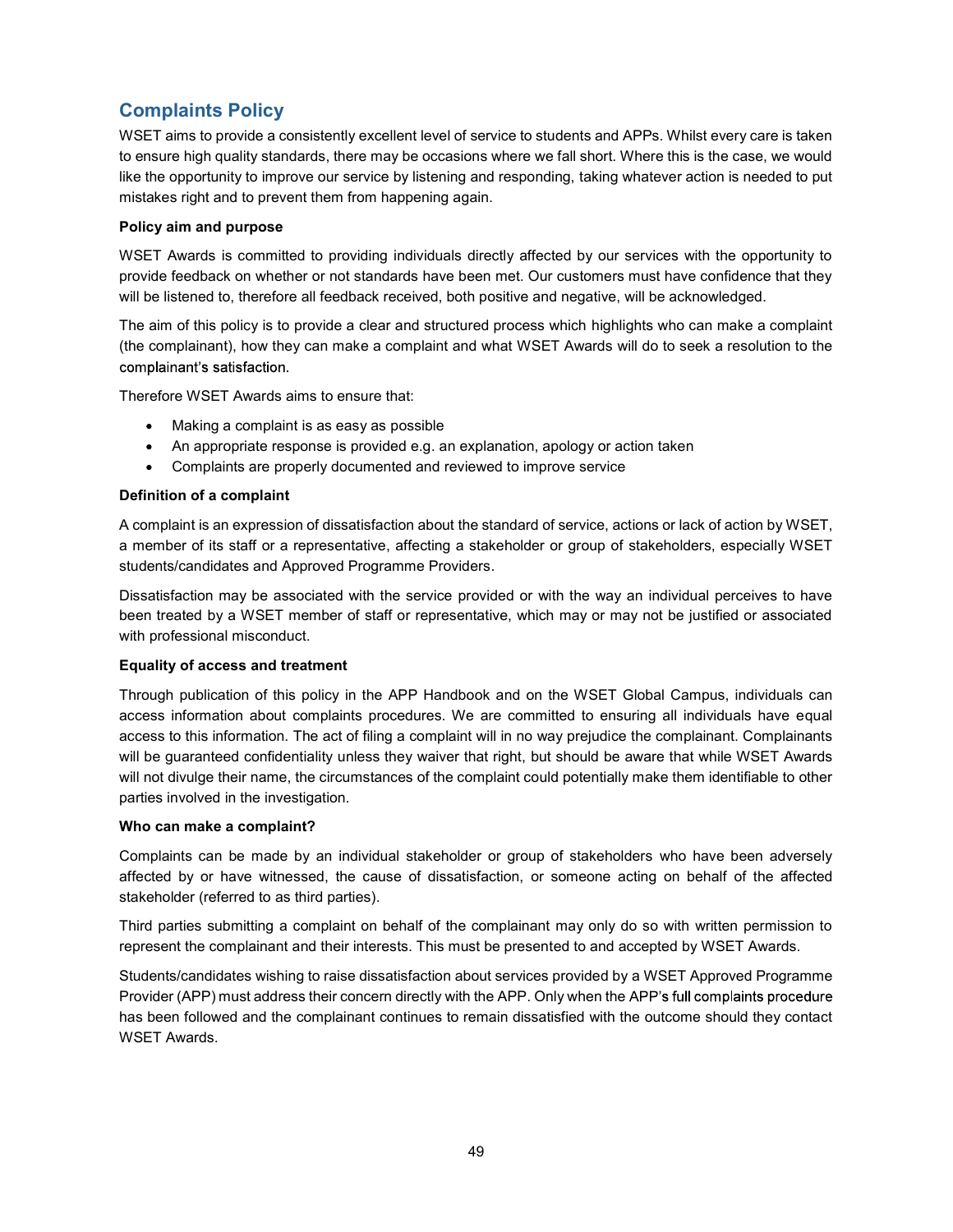#### Anonymous complaints

Receiving a complaint from an unidentified source potentially limits WSET Awards' power to effectively investigate that complaint. However, if an anonymous complaint is received, WSET will consider if there is enough information in the complaint to enable further investigation. The decision on whether to pursue the complaint rests with the Head of Quality and Compliance.

#### How to make a complaint

#### Informal process

We recognise that most individuals who are dissatisfied will want a problem to be addressed as quickly as possible; therefore an informal approach may be appropriate. The informal approach aims to resolve the concern quickly, keep matters low key and enable mediation between the complainant and the individual to whom the complaint has been directed.

Therefore the complainant should contact WSET Awards for an informal discussion, in response to which we will aim to resolve the concern by providing an explanation, apology or another desirable outcome.

If a concern cannot be satisfactorily resolved informally, the formal complaints procedure should be followed. It might be necessary to provide further information to ensure the complaint is fully understood, thoroughly investigated and allow for a comprehensive response to be provided.

#### Formal process

#### Stage 1

Formal complaints are submitted in writing and marked for the attention of the Head of Quality and Compliance, who will assign a Case Officer responsible for the initial investigation. When submitting a complaint, the complainant must provide the following:

- Name, address and contact information
- Full details of the complaint i.e. the cause of dissatisfaction with operations, actions or behaviour
- All supporting information i.e. relevant documentation, dates, locations, any witnesses
- Details of any previous attempts to resolve the identified dissatisfaction
- What action or response they seek to resolve the dissatisfaction.

WSET Awards log the complaint and will acknowledge the complaint in writing within 3 working days of receipt, advising the name of the Case Officer responsible for handling the complaint.

Complaints will be investigated by the Case Officer who may contact the complainant or any other named parties for further information as required. The complainants name will not be mentioned to third parties or their identity otherwise revealed unless permission to do so has been obtained in advance.

A response, including explanation and resolution, will be provided within 20 working days of the Case Officer being assigned (i.e. the date of the initial acknowledgement). However, where the complainant wishes their name to be withheld from an investigation, WSET Awards will not be able to provide information on the outcome other than to inform the complainant that it has been completed. Exceptionally (e.g. in especially complex or serious complaints, or where a key party is out of contact for a period of time) it may be necessary to extend the duration of the investigation. In that case, the complainant will be notified and given a revised timescale. The outcome will be recorded and incorporated into WSET Awards' Continual Improvement Plan.

#### Stage 2

Following Stage 1, if a complaint remains unresolved, the complainant should notify the Head of Quality and Compliance in writing that they wish to pursue the complaint to the next stage. The complaint will be referred to a member of the Awards Management Team for further investigation. Acknowledgement of further investigation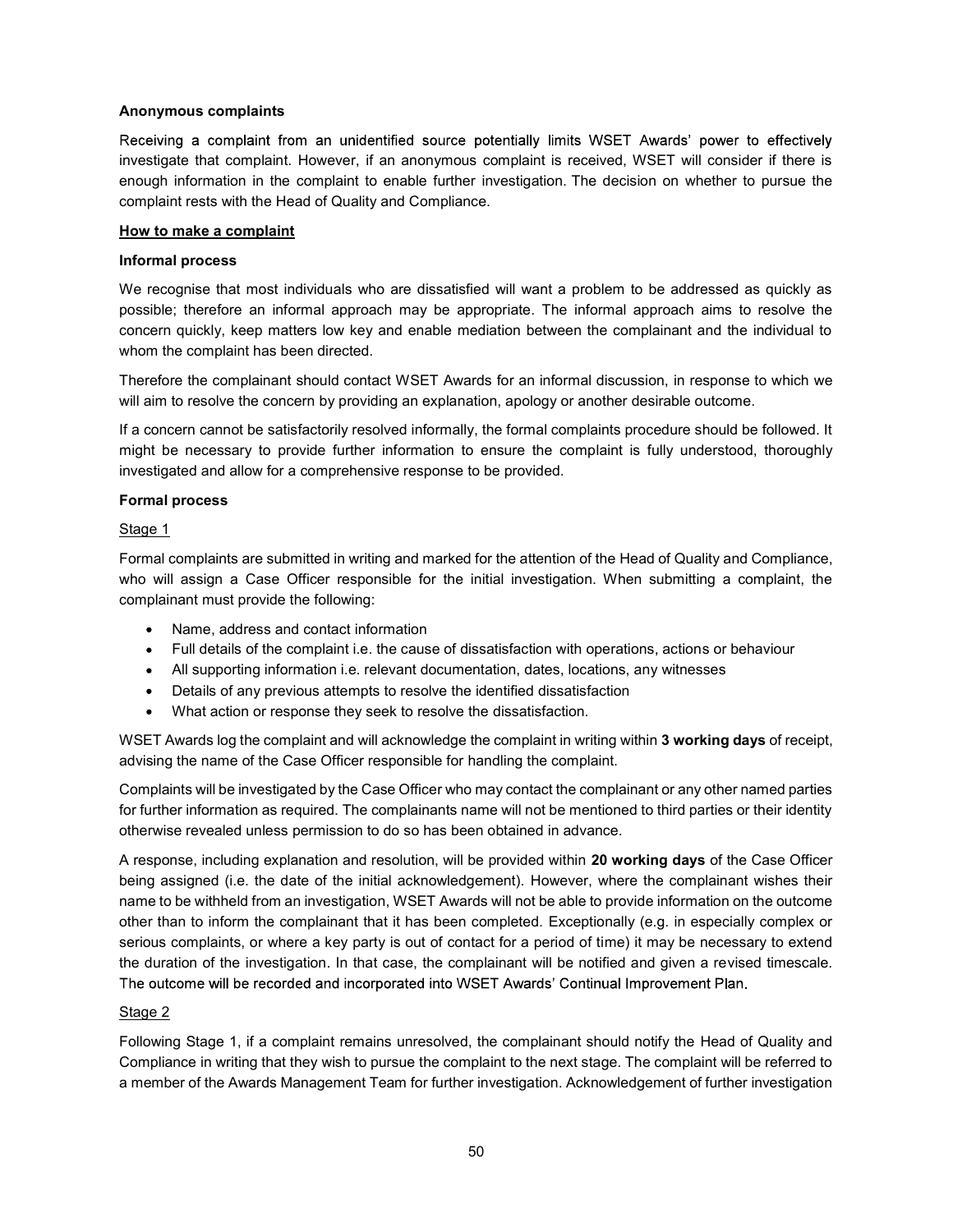will be provided to the complainant in writing within 3 working days, and the complainant will be notified of the individual responsible for the investigation. WSET Awards will log the further complaint.

The member of the Awards Management Team will conduct a further investigation into the cause of dissatisfaction, after which they will communicate directly with the complainant and provide an explanation and resolution. This will be communicated to the complainant within 30 working days of the Stage 2 acknowledgement email. The duration of further investigation will depend on the nature and severity of the complaint and the complexity of the response required. In some cases the investigation may take longer and in such instances, the complainant will be notified of the revised timescale. The outcome will be recorded and incorporated into WSET Awards' Continual Improvement Plan.

### Appeals

If the complainant continues to remain dissatisfied with the response provided by the Awards Management Team, the next step will be to submit an appeal, in line with the Policy on Appeals against WSET Awards' Decisions. All appeals must be received within 10 working days of receipt of the complaint outcome from the Awards Management Team.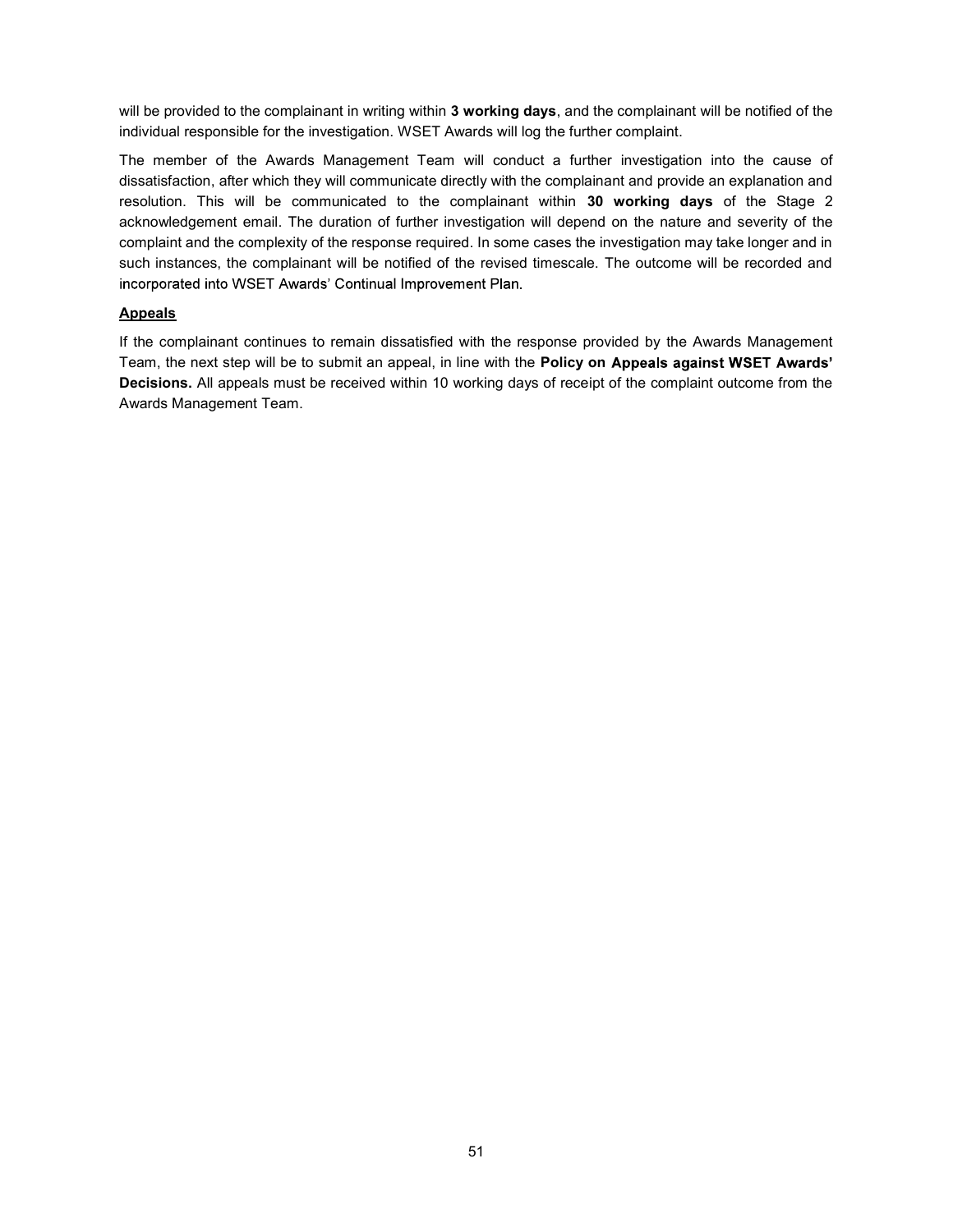# **Policy on Appeals against WSET Awards' Decisions**

WSET Awards operates an appeals policy to ensure that decisions taken by its staff are open to review in order to identify and rectify any errors. This policy does not apply to appeals against examination results for which a separate procedure exists.

#### Who can appeal?

Appeals can be made by an individual stakeholder or group of stakeholders who have been adversely affected by a decision made by WSET Awards (the appellant), including anyone dissatisfied with the outcome of a formal complaint made according to WSET Awards' Complaints Policy.

Appeals may also be made by someone acting on behalf of the affected stakeholder (referred to as third parties). Third parties submitting an appeal on behalf of the appellant may only do so with written permission to represent the appellant and their interests. This must be presented to and accepted by WSET Awards.

# Procedure

# Stage 1

Formal appeals are submitted in writing and marked for the attention of the WSET's Head of Quality and Compliance (HOQC) at ga@wsetglobal.com. The HOQC will log the appeal and pass it to the Director of WSET Awards (the 'Director') for investigation.

The appeal must be submitted within 10 working days of the cause of dissatisfaction and the complainant must provide the following:

- Name, address and contact information
- Full details of the appeal i.e. the Awards' decision that has caused dissatisfaction
- All supporting information i.e. WSET Awards' personnel involved, relevant documentation, dates, locations, any witnesses
- Details of any previous attempts to resolve the identified dissatisfaction
- What action or response they seek to resolve the dissatisfaction.

WSET Awards will log the appeal and acknowledge it in writing within 3 working days of receipt. The Director will investigate the appeal by conducting a complete and thorough review of the evidence on which the original decision was taken, compared to the criteria and/or policies against which this evidence was measured.

The Director will respond to the appellant in writing within 20 working days of the acknowledgement of the appeal, providing an explanation and resolution. The duration of further investigation will depend on the nature and severity of the complaint and the complexity of the response required. In some cases the investigation may take longer and in such instances, the appellant will be notified of the revised timescale. The outcome will be recorded and incorporated into WSET Awards' Continual Improvement Plan.

#### Stage 2: Further Appeal

#### Further Appeal

Any appellant unsatisfied with the findings of their appeal may request that this be reviewed. Requests for review must be put in writing to the Director no more than 10 working days following notification of the appeal findings. Requests received outside of this timeframe will not be reviewed. The Director will log the further appeal and will acknowledge receipt within 3 working days. The further appeal will be passed to the Awards Supervisory Board (ASB) for review.

The ASB will contact the appellant in writing within 40 working days of the acknowledgement of the appeal, providing an explanation and resolution. The outcome will be recorded and incorporated into WSET Awards' Continual Improvement Plan.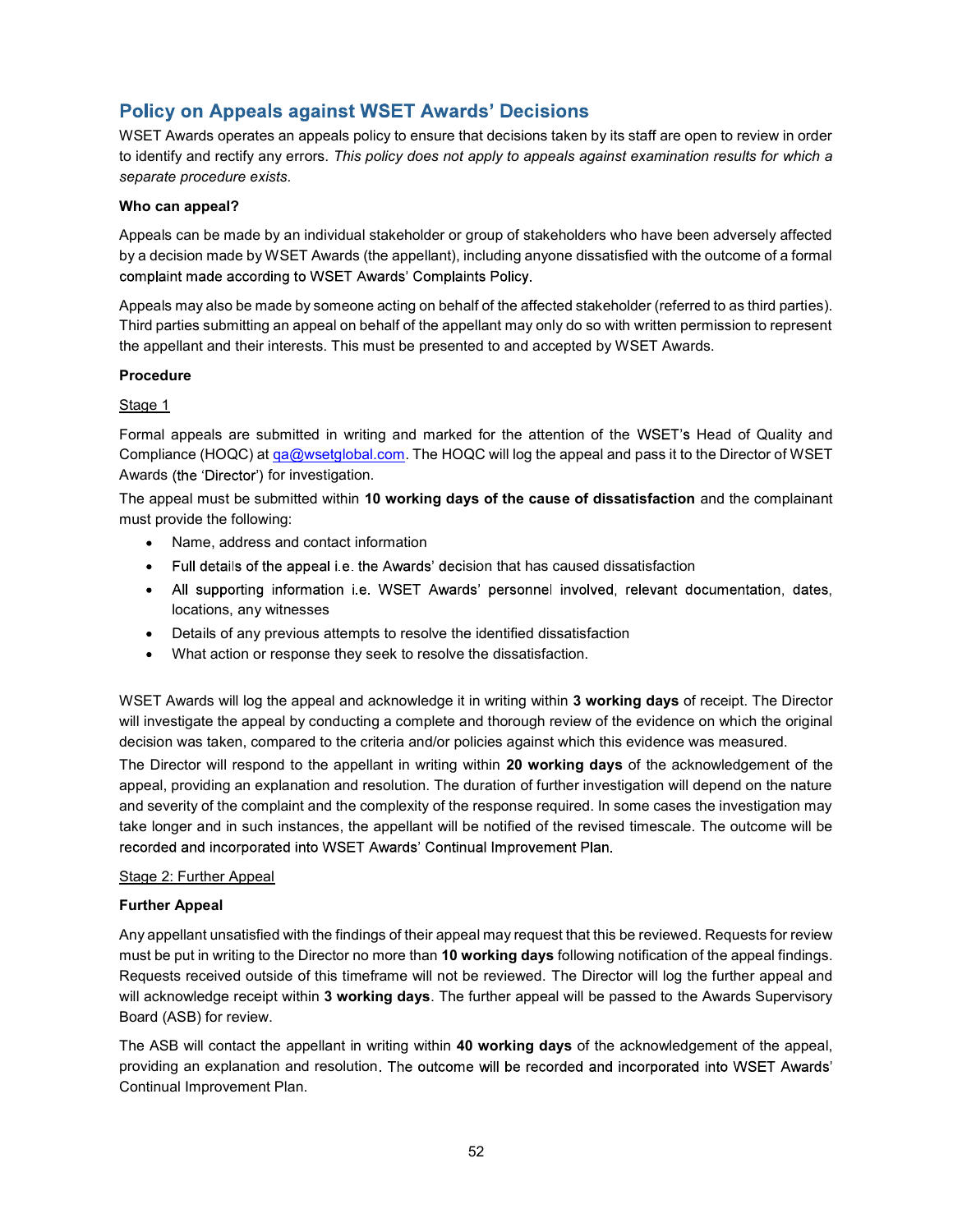# Conflict of Interest Policy

As a regulated awarding organisation, WSET Awards is required to identify, monitor and manage actual, potential and perceived conflicts of interest ('Conflicts of Interest'). This is essential to safequard the integrity of WSET qualifications and promote confidence in WSET Awards processes.

This policy applies to all WSET Awards staff and to any individual acting on behalf of WSET Awards. APPs must have their own conflict of interest policy which complements the provisions set out below.

# Definition of Conflict of Interest

A Conflict of Interest exists where an individual has interests or loyalties that could adversely influence their judgement, objectivity or loyalty to WSET Awards when conducting activities associated with WSET qualifications.

Examples of Conflicts of Interest in the context of an awarding organisation include:

- The undertaking of any assessment of candidates by an individual who has a personal interest in the result of the assessment for any or all individuals concerned;
- The undertaking of any moderation of assessment of candidates by an individual who has a personal interest in the result of the assessment for any or all individuals concerned;
- The tutoring of candidates by an individual involved in the assessment process;
- The undertaking of a WSET qualification by any individual employed by an APP;
- The undertaking of a WSET qualification by any individual employed by WSET Awards;
- The invigilation of a WSET assessment by any individual involved in the delivery of training leading to the assessment;
- The coaching of candidates by any individual involved in the assessment of candidate scripts or the authoring of examination questions;
- The employment by an APP of individuals engaged in the delivery of taught programmes or in the role of Internal Assessor in another APP;
- The investigation of a non-compliance incident by someone who is unable to act impartially.

Some of these Conflicts of Interest can be managed and are therefore acceptable. For example, the marking of WSET Level 3 tasting assessments by Internal Assessors is verified by WSET Awards to mitigate the risk of a Conflict of Interest. Similarly, where an employee of the WSET or one of its APPs undertakes a WSET qualification, measures can be put in place to maintain the integrity of the assessment, provided this has been notified to WSET Awards in advance.

Some Conflicts of Interest cannot be managed and are not acceptable. For example, it would be inappropriate for an individual involved in the authoring of examination questions or the compilation of examination papers to teach or coach students.

#### Identification of Conflicts of Interest

Any individual involved in the delivery of WSET qualifications who becomes aware of a Conflict of Interest must inform the Head of Quality and Compliance (HOQC) in writing immediately. Conflict of Interest declarations will be recorded by WSET Awards on the Conflicts of Interest Register.

Please note that any APP who fails to declare a Conflict of Interest may be in breach of its terms of approval and sanctions may be applied in accordance with the Malpractice and Maladministration Policy. Where a Conflict of Interest is identified by WSET Awards rather than the individual(s) concerned, the HOQC will take steps to mitigate the effect of the Conflict of Interest and may apply sanctions to an APP in accordance with the Malpractice and Maladministration Policy.